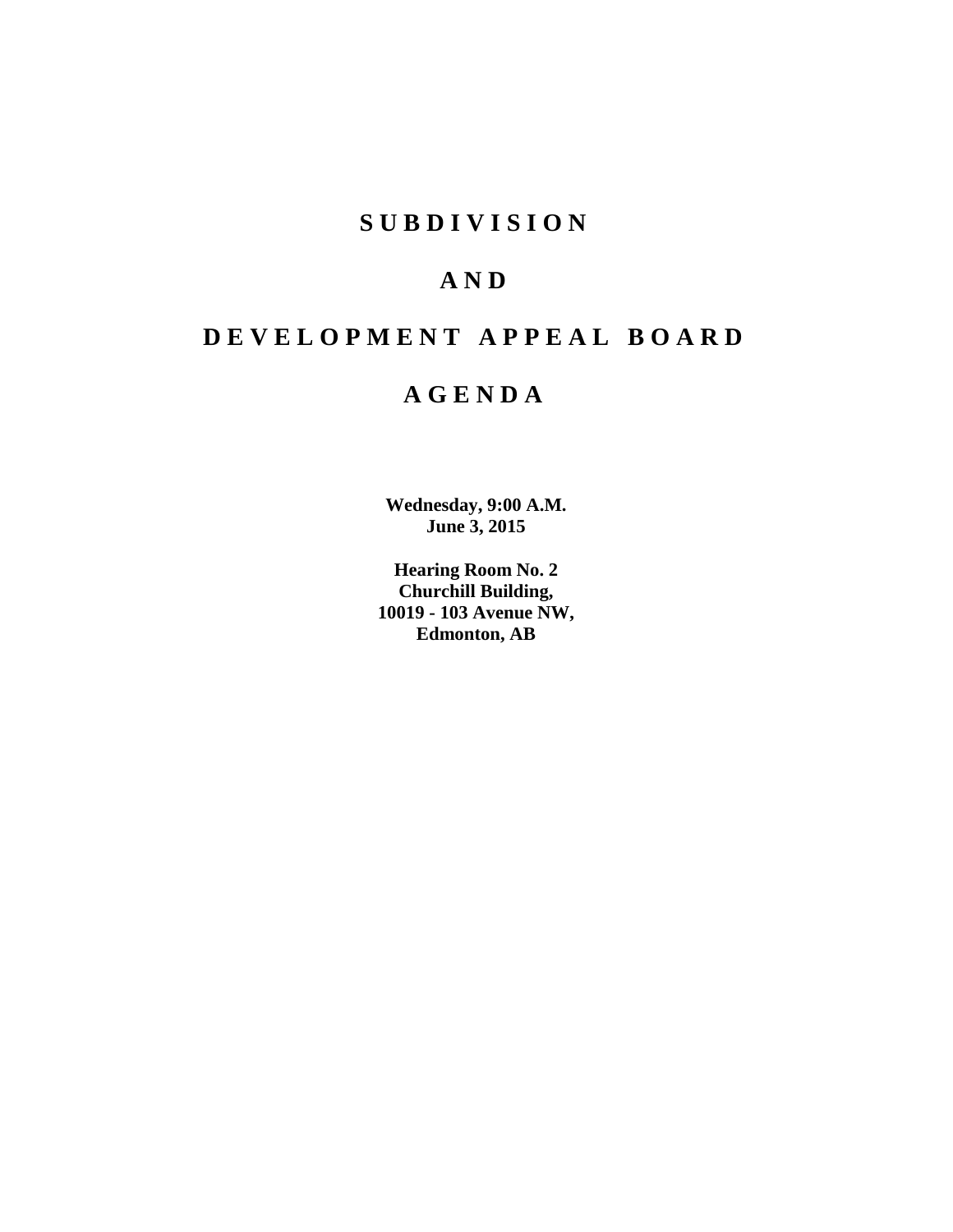# **SUBDIVISION AND DEVELOPMENT APPEAL BOARD HEARING ROOM NO. 2**

| I        | 9:00 A.M.    | SDAB-D-15-107 |                                                                                                                               |
|----------|--------------|---------------|-------------------------------------------------------------------------------------------------------------------------------|
|          |              |               | Construct a Semi-detached House and demolish<br>an existing Single Detached House                                             |
|          |              |               | 12011 - 91 Street NW<br>Project No.: 168861462-001                                                                            |
| $\rm II$ | $10:30$ A.M. | SDAB-D-15-108 |                                                                                                                               |
|          |              |               | Construct exterior alterations to a Single<br>Detached House (Driveway extension)                                             |
|          |              |               | 4320 - 21 Avenue NW<br>Project No.: 169534562-001                                                                             |
|          |              |               | LUNCH BREAK: 12:00 P.M. TO 1:00 P.M.                                                                                          |
| Ш        | $1:00$ P.M.  | SDAB-D-15-109 |                                                                                                                               |
|          |              |               | Construct (1) Freestanding On-premises Sign<br>(Rundle Park Condominiums)                                                     |
|          |              |               | 3307 - 107 Avenue NW, 10617 - 34 Street NW<br>Project No.: 169860415-001                                                      |
|          | <b>NOTE:</b> |               | Unless otherwise stated, all references to "Section numbers" refer to<br>the authority under the Edmonton Zoning Bylaw 12800. |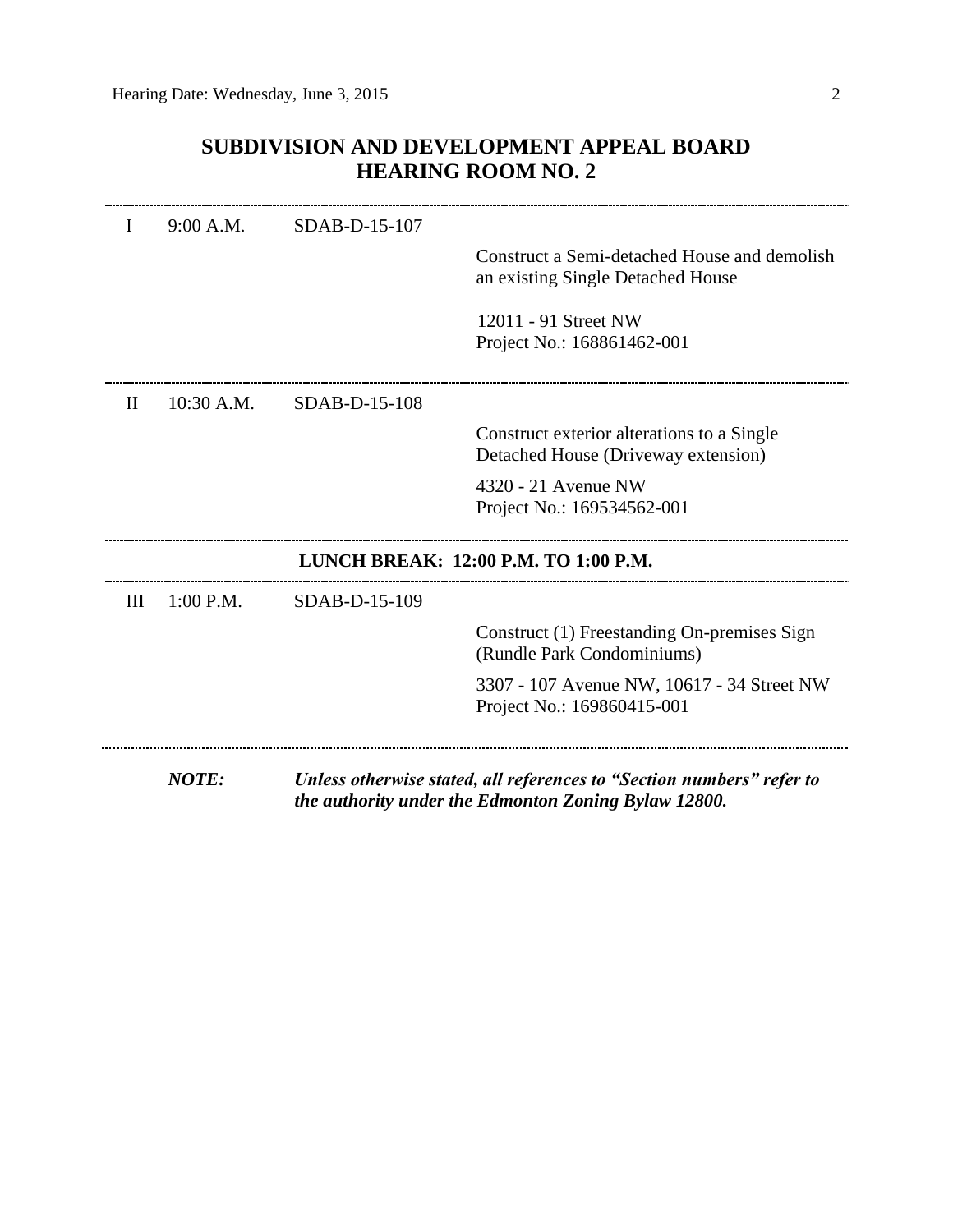### **ITEM I: 9:00 A.M. FILE: SDAB-D-15-107**

## AN APPEAL FROM THE DECISION OF THE DEVELOPMENT OFFICER

| <b>APPLICATION NO.:</b>                       | 168861462-001                                                                           |
|-----------------------------------------------|-----------------------------------------------------------------------------------------|
| <b>APPLICATION TO:</b>                        | Construct a Semi-detached House and to<br>demolish an existing Single Detached<br>House |
| DECISION OF THE<br>DEVELOPMENT AUTHORITY:     | Refused                                                                                 |
| <b>DECISION DATE:</b>                         | May 6, 2015                                                                             |
| <b>DATE OF APPEAL:</b>                        | May 8, 2015                                                                             |
| MUNICIPAL DESCRIPTION<br>OF SUBJECT PROPERTY: | 12011 - 91 Street NW                                                                    |
| <b>LEGAL DESCRIPTION:</b>                     | Plan 8136AC Blk 2 Lot 1                                                                 |
| ZONE:                                         | RF3 Small Scale Infill Development Zone                                                 |
| <b>OVERLAY:</b>                               | Mature Neighbourhood Overlay                                                            |
| <b>STATUTORY PLAN:</b>                        | Alberta Avenue / Eastwood Area<br>Redevelopment Plan                                    |
|                                               |                                                                                         |

# DEVELOPMENT OFFICER'S DECISION

REFUSED - The proposed development is refused for the following reasons:

Site regulations for Semi-detached Housing:

1) the minimum Site area shall be 442.2 m2; proposed is 356.18 m2

2) on a non-Corner Lot, the minimum Site Width shall be 13.4 m, except that if the Dwellings are arranged along the depth of the Site rather than the width, the minimum Site Width may be reduced to 10.0 m; proposed is 9.63 m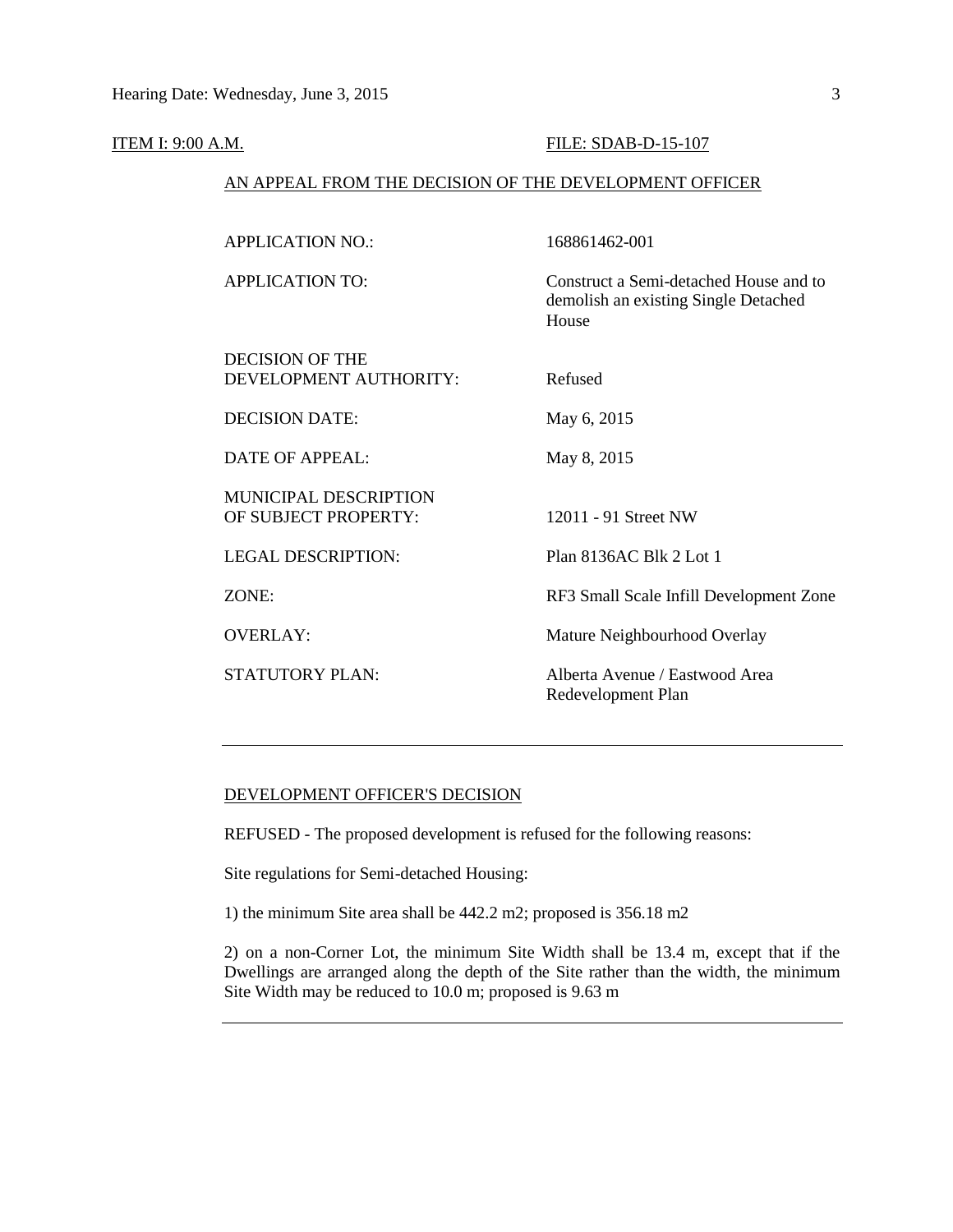#### APPELLANT'S SUBMISSION

Many front and back Duplexes have been built in the area on the same size lot. The size of the dwelling has been shrunk in size to meet the Mature Overlay of the neighbourhood (the 9.63 metres has been acknowledged).

#### SUBDIVISION AND DEVELOPMENT APPEAL BOARD OFFICER'S COMMENTS

**Semi-detached Housing** is a Permitted Use in the RF3 Small Scale Infill Development Zone, Section 140.2(8).

Under Section 7.2(8), **Semi-detached Housing** means development consisting of a building containing only two Dwellings joined in whole or in part at the side or rear with no Dwelling being placed over another in whole or in part. Each Dwelling has separate, individual, and direct access to Grade. This type of development is designed and constructed as two Dwellings at the time of initial construction of the building. This Use Class does not include Secondary Suites or Duplexes.

The submitted Plot Plan created by Hagens Survey Ltd., dated February 24, 2015 shows that the subject site has a (west) Site Width of 9.81 metres, an (east) Site Width of 9.63 metres, and a Site depth of 36.65 metres. The proposed Semi-detached House is located 3.50 metres from the (west) Front Lot Line, 1.28 metres from the (north) Side Lot Line, 1.26 metres from the (south) Side Lot Line, and 16.38 metres from the (east) Rear Lot Line.

The submitted Plot Plan provides the following information:

| Site Area:                          | 356.18 square metres |
|-------------------------------------|----------------------|
| 28 percent allowable Site Coverage: | 99.73 square metres  |
| Proposed Semi-detached House:       | 99.64 square metres  |

Section 140.4(10)(d) states the maximum Site Coverage shall be as follows:

|                                         | Principal | Accessory | Principal        | <b>Total Site Coverage</b> |
|-----------------------------------------|-----------|-----------|------------------|----------------------------|
|                                         | Dwelling/ | building  | building<br>with |                            |
|                                         | building  |           | attached         |                            |
|                                         |           |           | Garage           |                            |
| Semi-                                   |           |           |                  |                            |
| detached                                |           |           |                  |                            |
| Housing<br>$\qquad \qquad \blacksquare$ | 28%       | 14%       | 42%              | 42%                        |
| Site<br>area                            |           |           |                  |                            |
| less<br>than                            |           |           |                  |                            |
| $600 \text{ m}^2$                       |           |           |                  |                            |

Section 140.4(3)(a) states the minimum Site area shall be 442.2 square metres.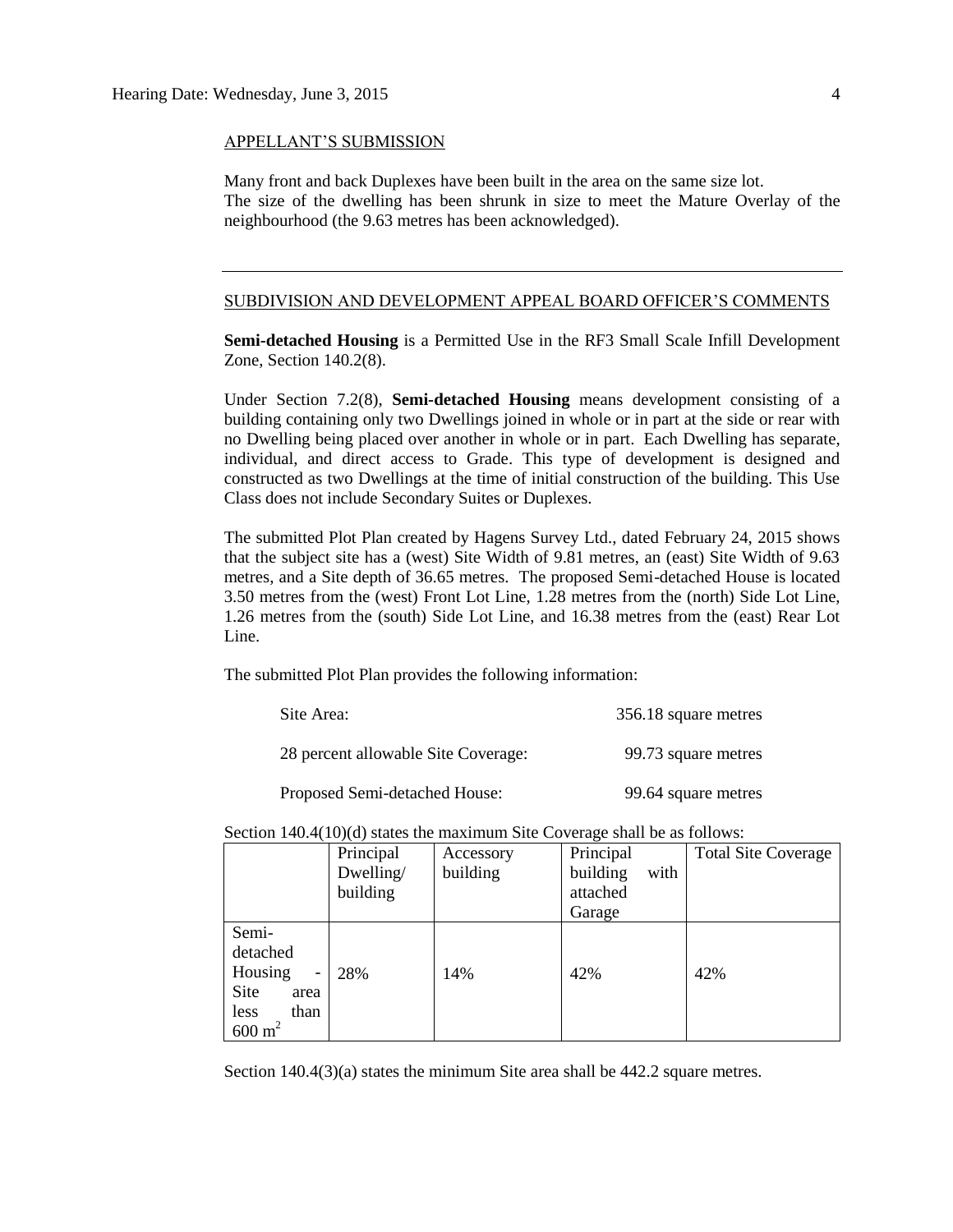# **The Development Officer determined the minimum Site area is 442.2 square metres. The existing Site area is 356.18 square metres, which is deficient by 86.02 square metres.**

Section 140.4(3)(b) states on a non-Corner Lot, the minimum Site Width shall be 13.4 metres, except that if the Dwellings are arranged along the depth of the Site rather than the width, the minimum Site Width may be reduced to 10.0 metres.

# **The Development Officer determined the proposed development provides a Site Width of 9.63 metres.**

Under Section 6.1(92), **Site** means an area of land consisting of one or more abutting Lots.

Under Section 6.1(94), **Site Width** means the horizontal distance between the side boundaries of the Site measured at a distance from the Front Lot Line equal to the required Front Setback for the Zone.

Under Section 6.1(27), **Dwelling** means a self contained unit comprised of one or more rooms accommodating sitting, sleeping, sanitary facilities, and a principal kitchen for food preparation, cooking, and serving. A Dwelling is used permanently or semipermanently as a residence for a single Household.

Section 140.1 states the purpose of the RF3 Small Scale Infill Development Zone is to provide for Single Detached Housing and Semi-detached Housing while allowing smallscale conversion and infill redevelopment to buildings containing up to four Dwellings, and including Secondary Suites under certain conditions.

Section 814.1 states the purpose of this Overlay is to ensure that new low density development in Edmonton's mature residential neighbourhoods is sensitive in scale to existing development, maintains the traditional character and pedestrian-friendly design of the streetscape, ensures privacy and sunlight penetration on adjacent properties and provides opportunity for discussion between applicants and neighbouring affected parties when a development proposes to vary the Overlay regulations.

Section 140.1 states the purpose of this Zone is to provide for Single Detached Housing and Semi-detached Housing while allowing small-scale conversion and infill redevelopment to buildings containing up to four Dwellings, and including Secondary Suites under certain.

# NOTICE TO APPLICANT/APPELLANT

Provincial legislation requires that the Subdivision and Development Appeal Board issue its official decision in writing within fifteen days of the conclusion of the hearing. Bylaw No. 11136 requires that a verbal announcement of the Board's decision shall be made at the conclusion of the hearing of an appeal, but the verbal decision is not final nor binding on the Board until the decision has been given in writing in accordance with the Municipal Government Act.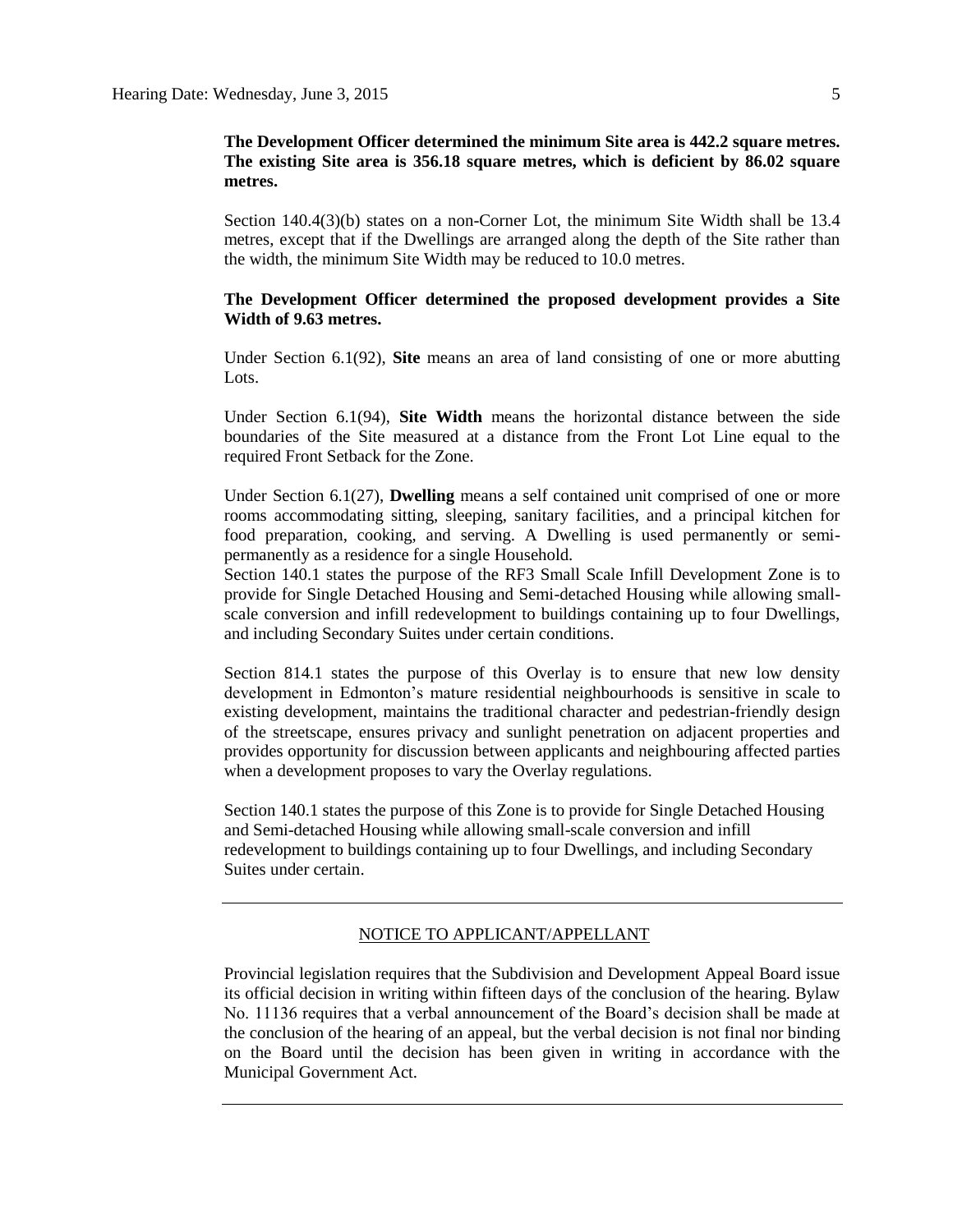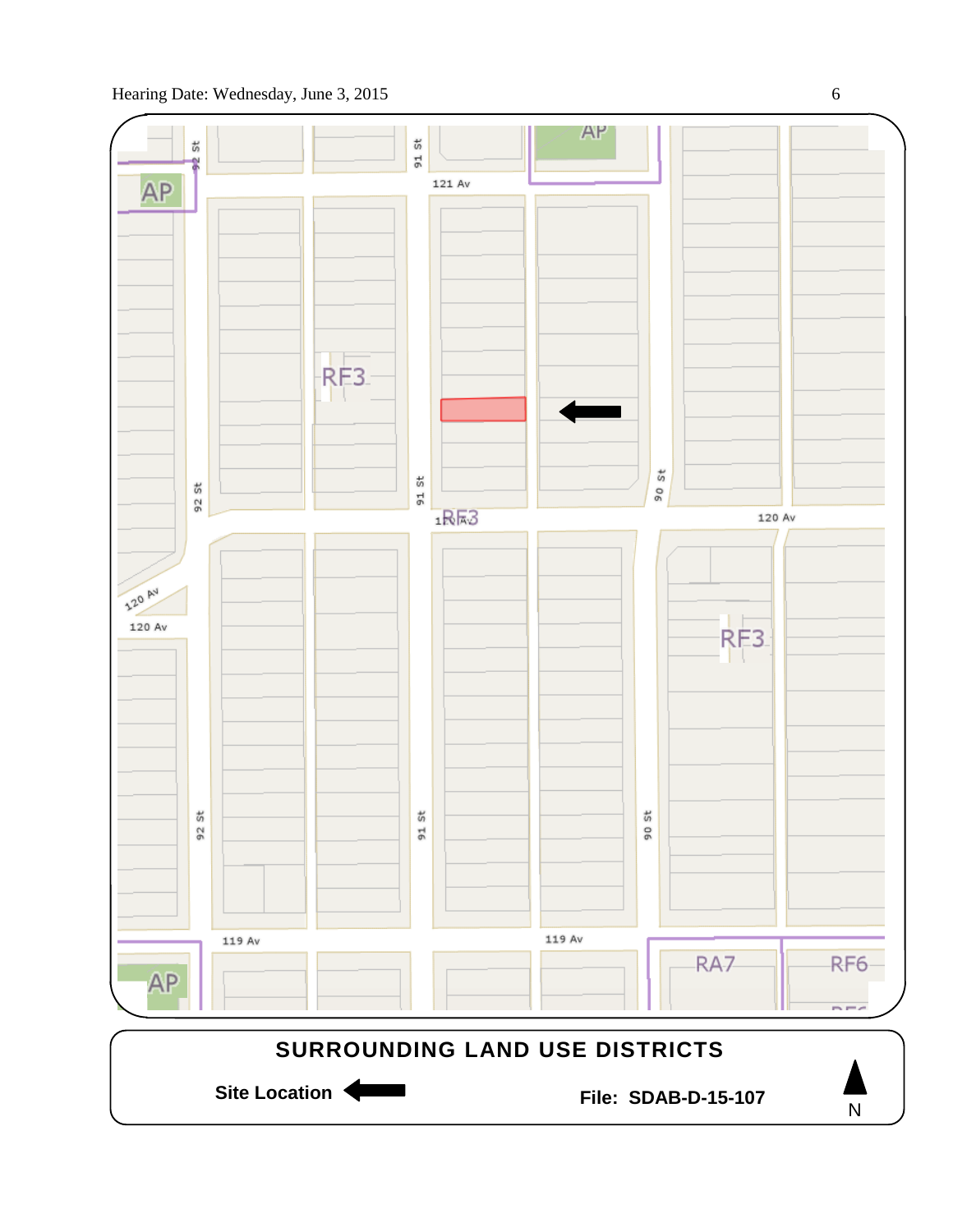#### ITEM II: 10:30 A.M. FILE: SDAB-D-15-108

## AN APPEAL FROM THE DECISION OF THE DEVELOPMENT OFFICER

| <b>APPLICATION NO.:</b>                              | 169534562-001                                                                     |
|------------------------------------------------------|-----------------------------------------------------------------------------------|
| <b>APPLICATION TO:</b>                               | Construct exterior alterations to a Single<br>Detached House (Driveway extension) |
| <b>DECISION OF THE</b><br>DEVELOPMENT AUTHORITY:     | Refused                                                                           |
| <b>DECISION DATE:</b>                                | April 22, 2015                                                                    |
| <b>DATE OF APPEAL:</b>                               | May 8, 2015                                                                       |
| <b>MUNICIPAL DESCRIPTION</b><br>OF SUBJECT PROPERTY: | 4320 - 21 Avenue NW                                                               |
| <b>LEGAL DESCRIPTION:</b>                            | Plan 9022896 Blk 17 Lot 96                                                        |
| ZONE:                                                | RF1 Single Detached Residential Zone                                              |
| <b>OVERLAY:</b>                                      | N/A                                                                               |
| <b>STATUTORY PLAN:</b>                               | N/A                                                                               |

## DEVELOPMENT OFFICER'S DECISION

REFUSED - The proposed development is refused for the following reasons:

1. Section 6.1(26): Driveway means an area that provides access for vehicles from a public or private roadway to a Garage or Parking Area

The proposed concrete driveway extension abutting the left side property line does not lead to an overhead garage door or parking area. (Section 6.1(26)).

2. Section 55.4(1): All open space including Front Yards, Rear Yards, Side Yards and Yards, at grade Amenity Areas, Private Outdoor Amenity Areas, Setback areas and Separation Spaces shall be landscaped with trees, shrubs, flower beds, grass, ground cover or suitable decorative hardsurfacing.

The proposed driveway extension is in the front of the property. Based on the landscaping regulations, front yards/front setbacks must be landscaped. Monolithic concrete is not considered a form of landscaping. (Section 55.4(1)) (Section 6.1(55))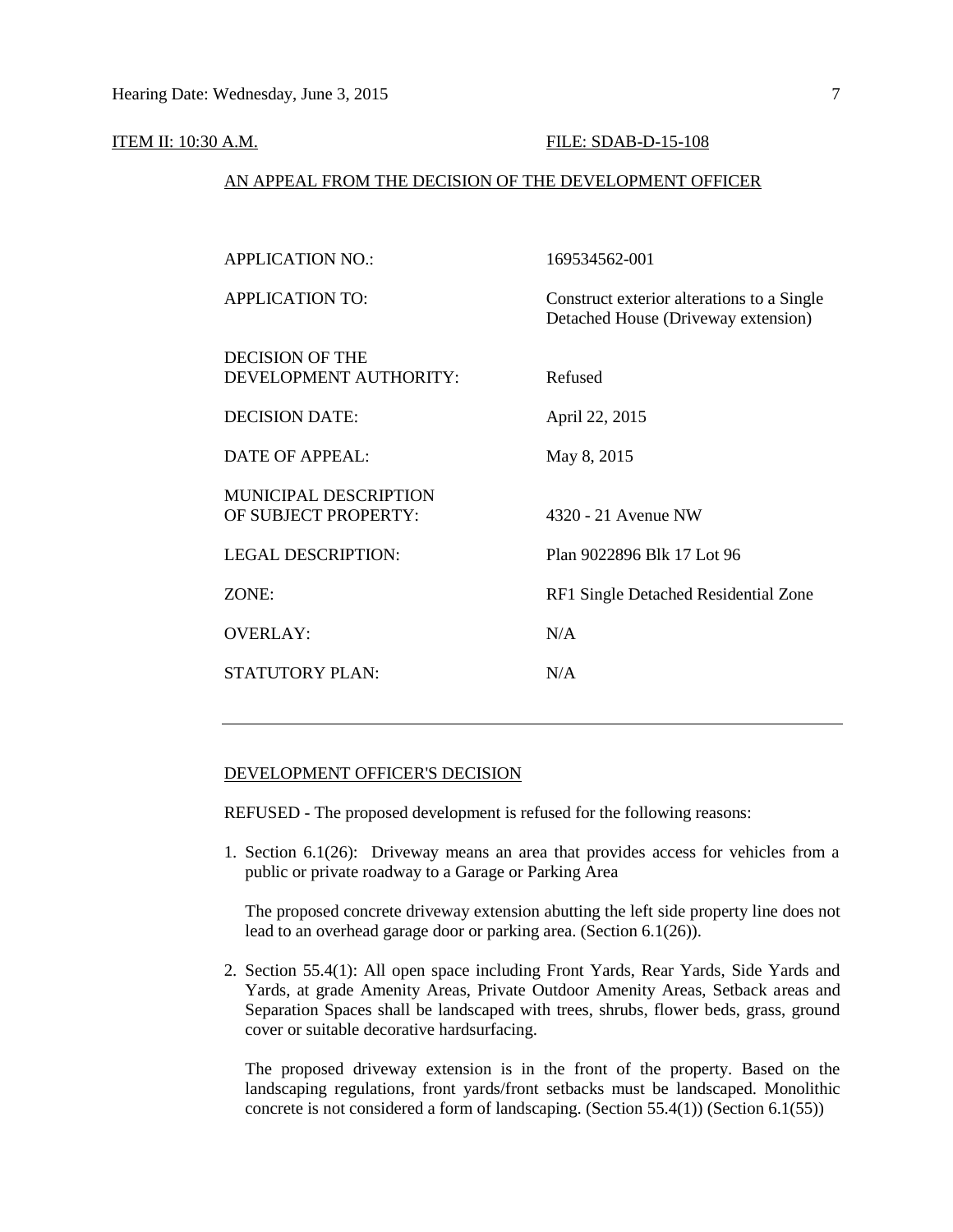3. Section  $54.2(2(e))$ : Except as otherwise provided for in this Bylaw, parking spaces, not including Driveways, that are required in accordance with the minimum standards of this Bylaw shall be located in accordance with the following: parking spaces shall not be located within a Front Yard.

The Front yard of this property between the left side property line and the south wall of the front attached garage, will be used for parking. This area should be landscaped and parking is also not allowed within these yards.

- 4. Section 54.1(4): The Front Yard of any at-grade Dwelling unit in any Residential Zone may include a maximum of one Driveway. The area hardsurfaced for a Driveway shall have:
	- a minimum width of 3.1 m; and
	- a maximum width that shall be calculated as the product of 3.1 m multiplied by the total number of adjacent side-by-side parking spaces contained within the Garage.

The Driveway shall lead directly from the roadway to the required Garage or Parking Area.

Allowed Width: 6.2 m Proposed Width: 11.6 m Exceeds By: 5.4 m

The proposed driveway extension does not lead directly from a garage or parking area.

5. Section 11.3(1): Given the above observations, the proposed development would unduly interfere with the amenities of the neighbourhood, or materially interfere with or affect the use, enjoyment or value of neighbouring properties in the opinion of the Development Officer.

The proposed concrete covering the entire front yard is unsightly. Other than areas designated for driveway, the rest of the front yard should be landscaped. Parking on areas that should be landscaped also takes away from desirable curb appeal.

### NOTES:

Sufficient on-site parking is provided through the provision of a 2-car front attached garage and 2 parking spaces in tandem on the drive for a total for 4 spaces; additional parking spaces create a negative impact to the site and the surrounding neighbourhood.

Runoff may drain onto neighbouring properties creating a negative impact.

This sort of driveway extension is not characteristic of the neighbourhood, nor allowed in the City of Edmonton.

Unless otherwise stated, all above references to section numbers refer to the authority under the Edmonton Zoning Bylaw 12800.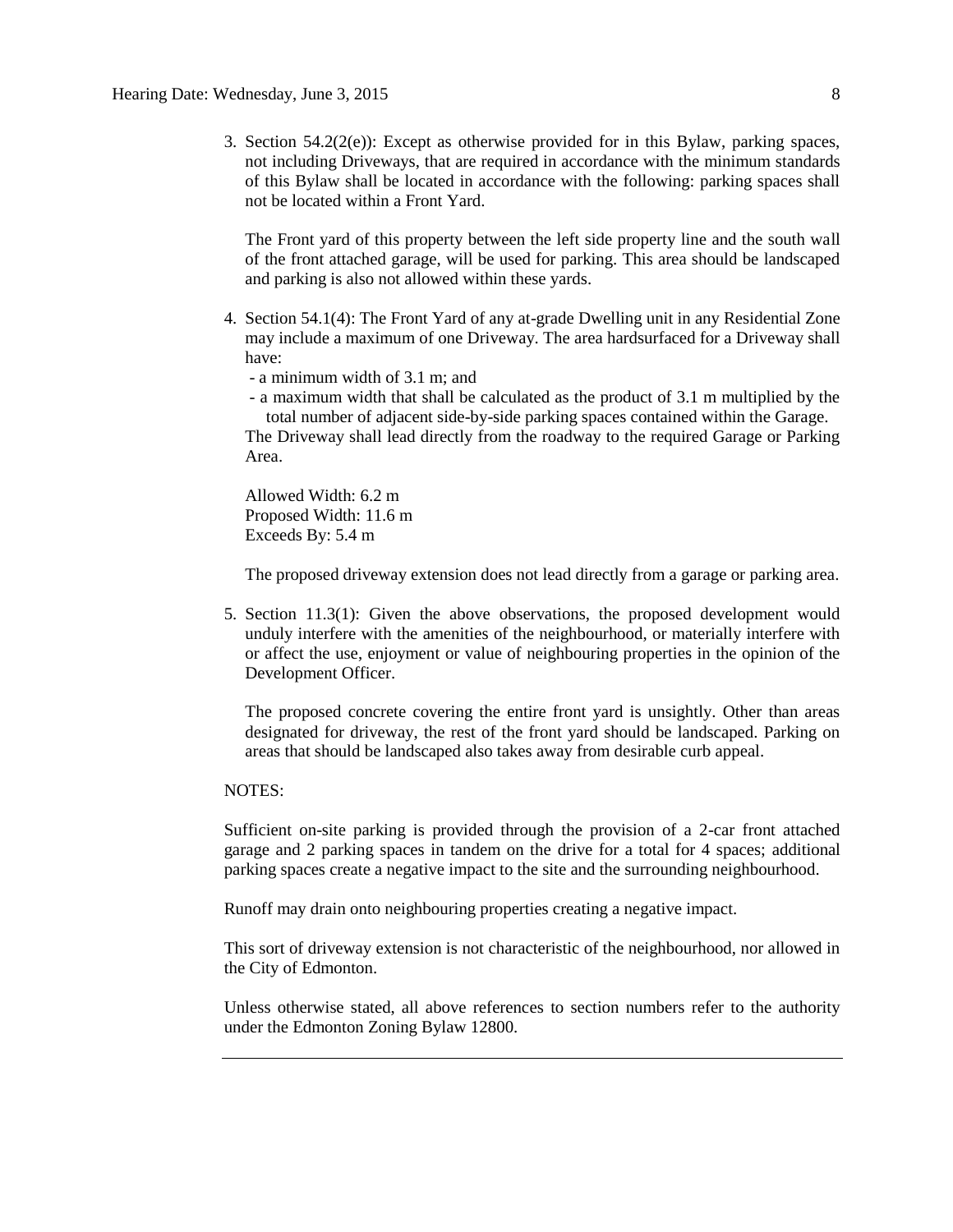#### APPELLANT'S SUBMISSION

We, the homeowners of 4320 21 Avenue NW, wish to appeal the City of Edmonton's decision to reject our application to extend our driveway. We wish to landscape our front yard with paving stones to make our lot more aesthetically pleasing and request that the City of Edmonton grant us permission to park on this area. For arguments to support our appeal, please see attached letter.

### SUBDIVISION AND DEVELOPMENT APPEAL BOARD OFFICER'S COMMENTS

Section 686(1)(a)(i) of the *Municipal Government Act* states "a development appeal to a subdivision and development appeal board is commenced by filing a notice of the appeal, containing reasons, with the board within 14 days….after the date on which the person is notified of the order or decision or the issuance of the development permit."

The decision of refusal by the Development Officer is dated April 22, 2015. Fourteen days from the decision date is May 6, 2015 and the Notice of Appeal was filed on May 8, 2015.

**It should be noted,** included in the Sustainable Development Department's POSSE system, under "Shared with SDAB", is a Canada Post Registered Mail Delivery, dated April 29, 2015 that confirms the notice of refusal was delivered on April 27, 2015. **A copy of the document is on file.**

**Single Detached Housing** is a Permitted Use in the RF1 Single Detached Residential Zone, Section 110.2(4).

Section 50.1(2) states Accessory Uses and Buildings are permitted in a Zone when Accessory to a principal Use which is a Permitted Use in that same Zone and for which a Development Permit has been issued.

Under section 6.1(26), **Driveway** means an area that provides access for vehicles from a public or private roadway to a Garage or Parking Area.

## **The Development Officer determined the proposed concrete Driveway extension abutting the (north) Side Lot Line does not lead to an overhead Garage door or Parking Area.**

Section 55.4(1) states all open space including Front Yards, Rear Yards, Side Yards and Yards, at grade Amenity Areas, Private Outdoor Amenity Areas, Setback areas and Separation Spaces shall be landscaped with trees, shrubs, flower beds, grass, ground cover or suitable decorative hardsurfacing, in accordance with the Landscape Plan submitted pursuant to subsection 55.3 and approved by the Development Officer. This requirement shall not apply to those areas designated for parking and circulation, which shall be landscaped in accordance with subsection 55.8 of this Bylaw. The Development Officer may require Landscaping of areas within a Site that are intended for future development if, in the opinion of the Development Officer, the lack of Landscaping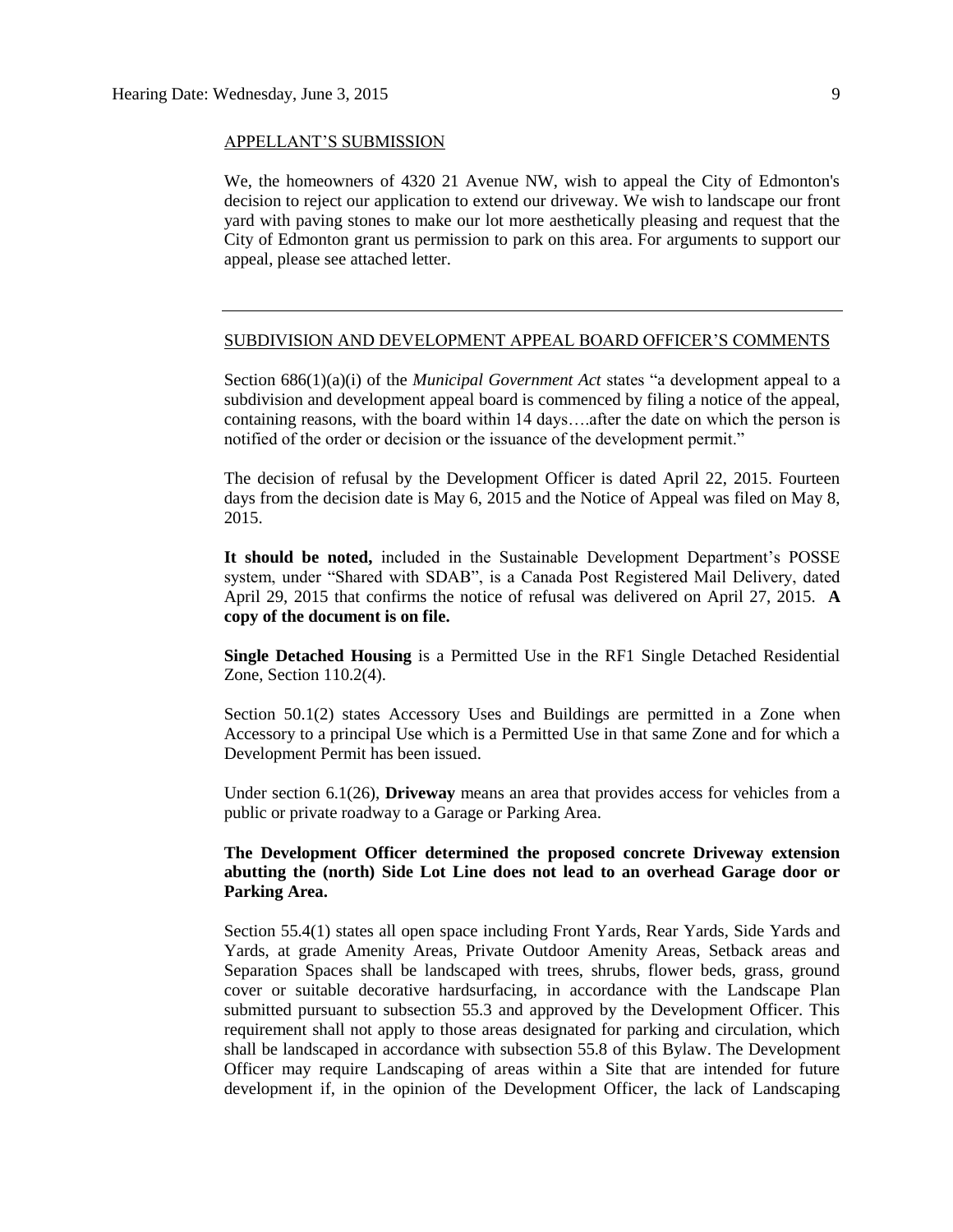creates a potential negative visual impact, given the visibility of these areas from adjacent properties and public roadways.

# **The Development Officer determined the proposed Driveway extension is in the front of the property. Based on Landscaping regulations, Front Yard/Front Setbacks must be landscaped. Monolithic concrete is not considered a form of Landscaping.**

Section 54.2(2)(e) states, except as otherwise provided for in this Bylaw, parking spaces, not including Driveways, that are required in accordance with the minimum standards of this Bylaw shall be located in accordance with the following:

- i. parking spaces shall not be located within a Front Yard; and
- ii. on a Corner Lot in a Residential Zone, parking spaces, in addition to complying with the other provisions of this Bylaw, shall not be located within the Side Yard abutting the flanking public roadway, other than a Lane. Where the amount of parking provided on a Corner Lot is in excess of the minimum requirements of this Bylaw, the Development Officer shall have the discretion to allow such additional spaces within a Side Yard flanking a public roadway, other than a Lane.

# **The Development Officer determined the Front Yard of this property between the (north) Side Lot Line and south wall of the front attached Garage, will be used for parking. This area should be landscaped and parking is also not allowed within these Yards.**

Section 54.1(4) states the Front Yard of any at-grade Dwelling unit in any Residential Zone, or in the case of a corner Site, the Front Yard or the flanking Side Yard in any Residential Zone, may include a maximum of one Driveway. The area hardsurfaced for Driveway, not including the area used as a walkway, shall:

- a. a minimum width of 3.1 metres;
- b. for a Site 10.4 metres wide or greater, have a maximum width that shall be calculated as the product of 3.1 metres multiplied by the total number of adjacent side-by-side parking spaces contained within the Garage; and
- c. for a Site less than 10.4 metres wide, have a maximum width of 3.1 metres.

The Driveway shall lead directly from the roadway to the required Garage or Parking Area.

# **The Development Officer determined the maximum width allowed for a Driveway is 6.2 metres. The proposed development provides a width of 11.6 metres, which is in excess of the maximum by 5.4 metres.**

Section 11.3(1) states the Development Officer may approve, with or without conditions as a Class B Development, an application for development that does not comply with this Bylaw where the proposed development would not, in his opinion:

- a. unduly interfere with the amenities of the neighbourhood; or
- b. materially interfere with or affect the use, enjoyment or value of neighbouring properties.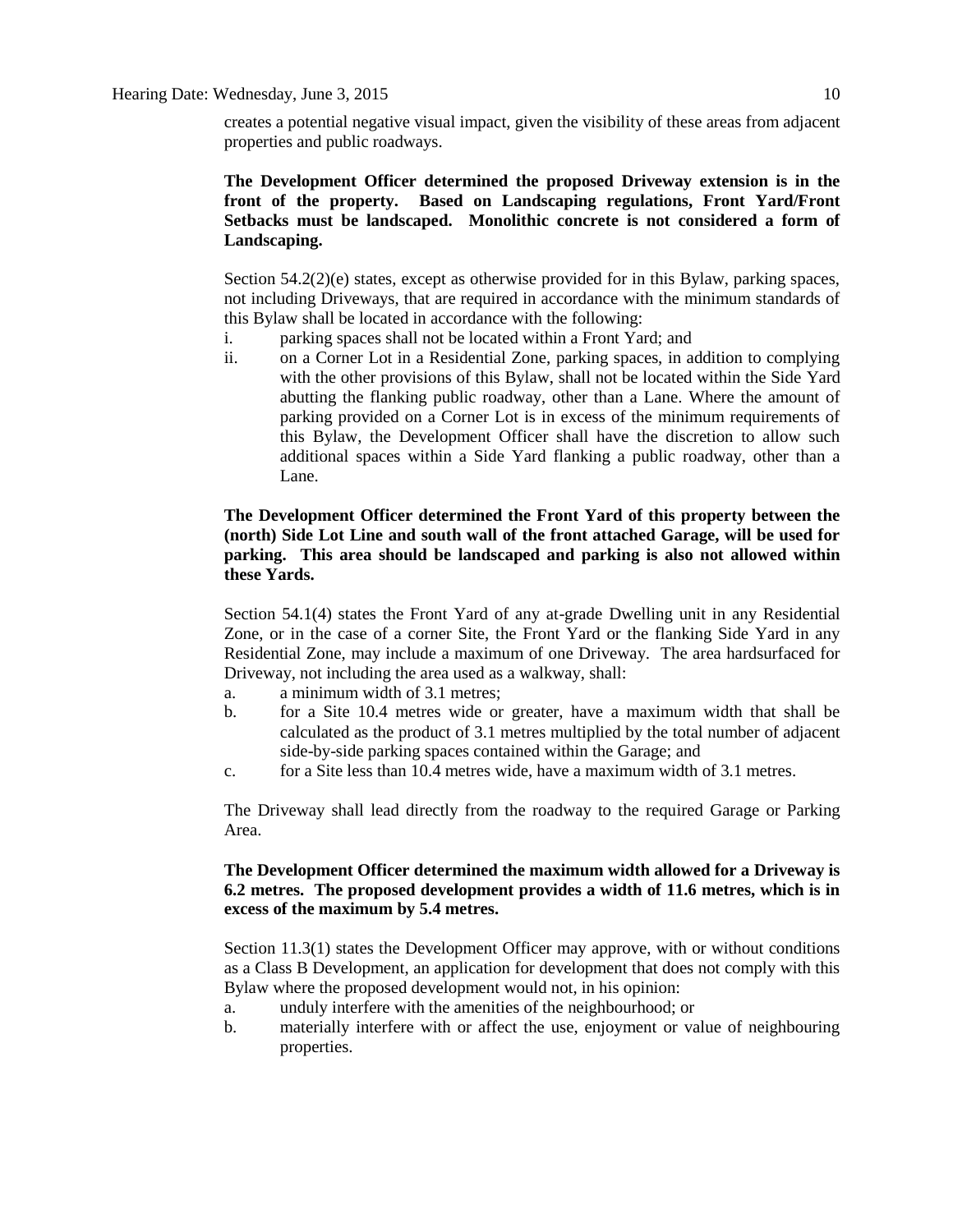**The Development Officer determined the proposed concrete covering the entire Front Yard is unsightly. Other than areas designated for a Driveway, the rest of the Front Yard should be landscaped. Parking on areas should be landscaped also takes away from the desirable curb appeal.** 

Under Section 6.1(39), **Front Yard** means the portion of a Site abutting the Front Lot Line extending across the full width of the Site, situated between the Front Lot Line and the nearest wall of the principal building, not including projections.



Under Section 6.1(55), **Landscaping** means the preservation or medication of the natural features of a Site through the placement or addition of any or a combination of the following:

- a. soft landscaping elements such as trees, shrubs, plants, lawns, and ornamental plantings;
- b. decorative hardsurfacing elements such as bricks, pavers, shale, crushed rock or other suitable materials, excluding monolithic concrete and asphalt, in the form of patios, walkways and paths; and
- c. architectural elements such as decorative fencing, walls, and sculpture.

Under Section 6.1(69), **Parking Area** means an area that is used for the parking of vehicles. A Parking Area is comprised of one or more parking spaces, and includes a parking pad, but does not include a Driveway.

Section 110.1 states the purpose of the RF1 Single Detached Residential Zone is to provide for Single Detached Housing while allowing other forms of small scale housing in the form of Secondary Suites, Semi-detached Housing and Duplex Housing under certain conditions.

# NOTICE TO APPLICANT/APPELLANT

Provincial legislation requires that the Subdivision and Development Appeal Board issue its official decision in writing within fifteen days of the conclusion of the hearing. Bylaw No. 11136 requires that a verbal announcement of the Board's decision shall be made at the conclusion of the hearing of an appeal, but the verbal decision is not final nor binding on the Board until the decision has been given in writing in accordance with the Municipal Government Act.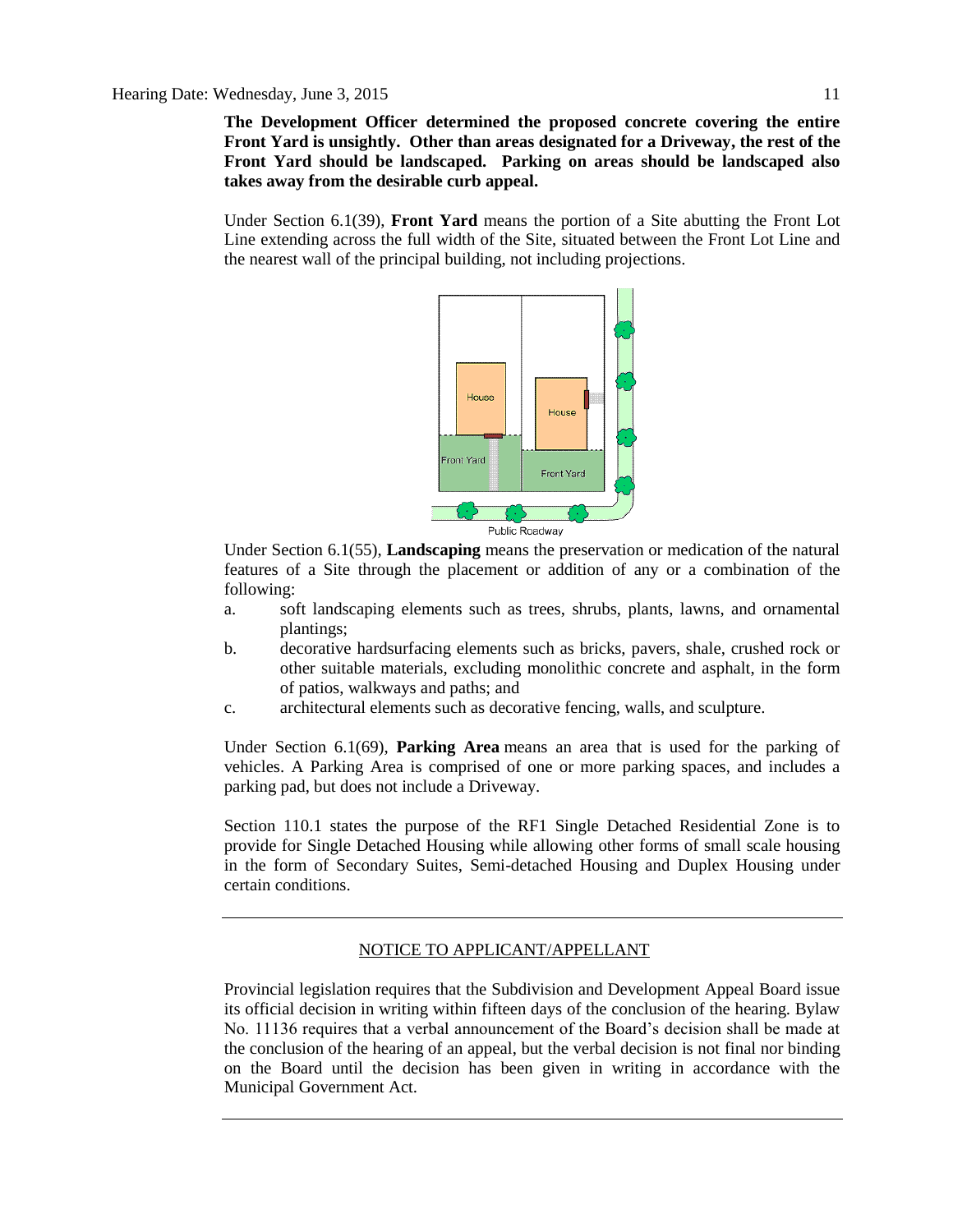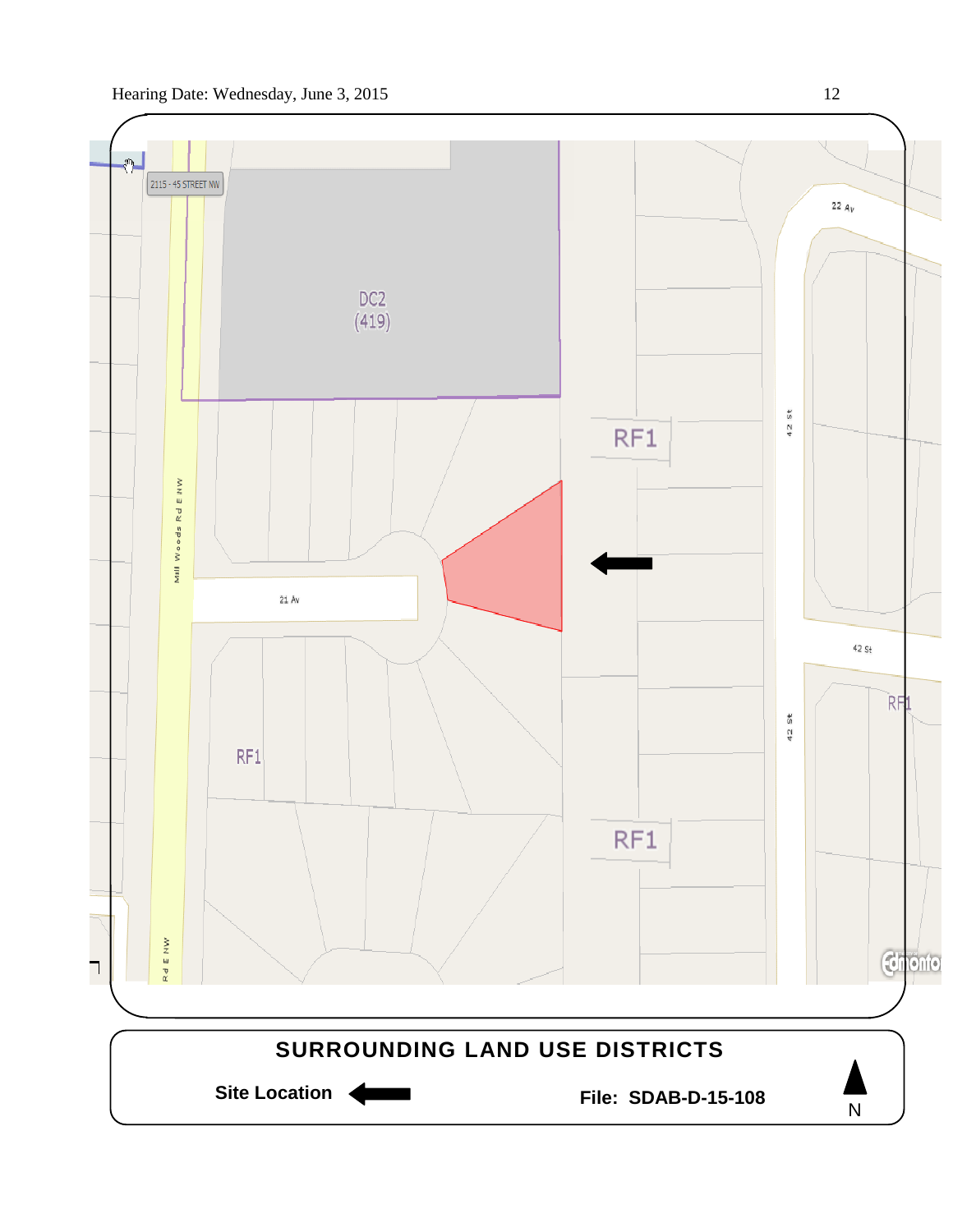#### **ITEM III: 1:00 P.M. FILE: SDAB-D-15-109**

### AN APPEAL FROM THE DECISION OF THE DEVELOPMENT OFFICER

| <b>APPLICATION NO.:</b>                          | 169860415-001                                                             |
|--------------------------------------------------|---------------------------------------------------------------------------|
| <b>APPLICATION TO:</b>                           | Construct (1) Freestanding On-Premises<br>Sign (Rundle Park Condominiums) |
| <b>DECISION OF THE</b><br>DEVELOPMENT AUTHORITY: | Refused                                                                   |
| <b>DECISION DATE:</b>                            | April 22, 2015                                                            |
| <b>DATE OF APPEAL:</b>                           | May 11, 2015                                                              |
| MUNICIPAL DESCRIPTION<br>OF SUBJECT PROPERTY:    | 3307 - 107 Avenue NW, 10617 - 34 Street<br><b>NW</b>                      |
| <b>LEGAL DESCRIPTION:</b>                        | Plan CD14947 Unit 20, Condo Common<br>Area (Plan CD14947)                 |
| ZONE:                                            | RF5 Row Housing Zone                                                      |
| <b>OVERLAY:</b>                                  | Mature Neighbourhood Overlay                                              |
| <b>STATUTORY PLAN:</b>                           | N/A                                                                       |
|                                                  |                                                                           |

### DEVELOPMENT OFFICER'S DECISION

REFUSED - The proposed development is refused for the following reasons:

Note: Freestanding On-premises Signs are listed as a Discretionary Use under the RF5 Zone (Reference Section 160.3(14)).

The proposed sign does not comply with the regulations for Discretionary Signs in Sign Schedule 59A as follows:

1) On any Site of a Non-residential Use, the Development Officer may approve a Freestanding On-premises Sign if the design of the Sign is compatible with the character of the existing development and the neighbourhood. A maximum of two Freestanding On-premises Signs shall be allowed. The Signs shall only face a public roadway other than a Lane, and the Signs may be illuminated. The maximum Area for any such Sign shall not exceed 3 m2 and the maximum Height shall be 1.8 m. (Reference Section 59A.3(1))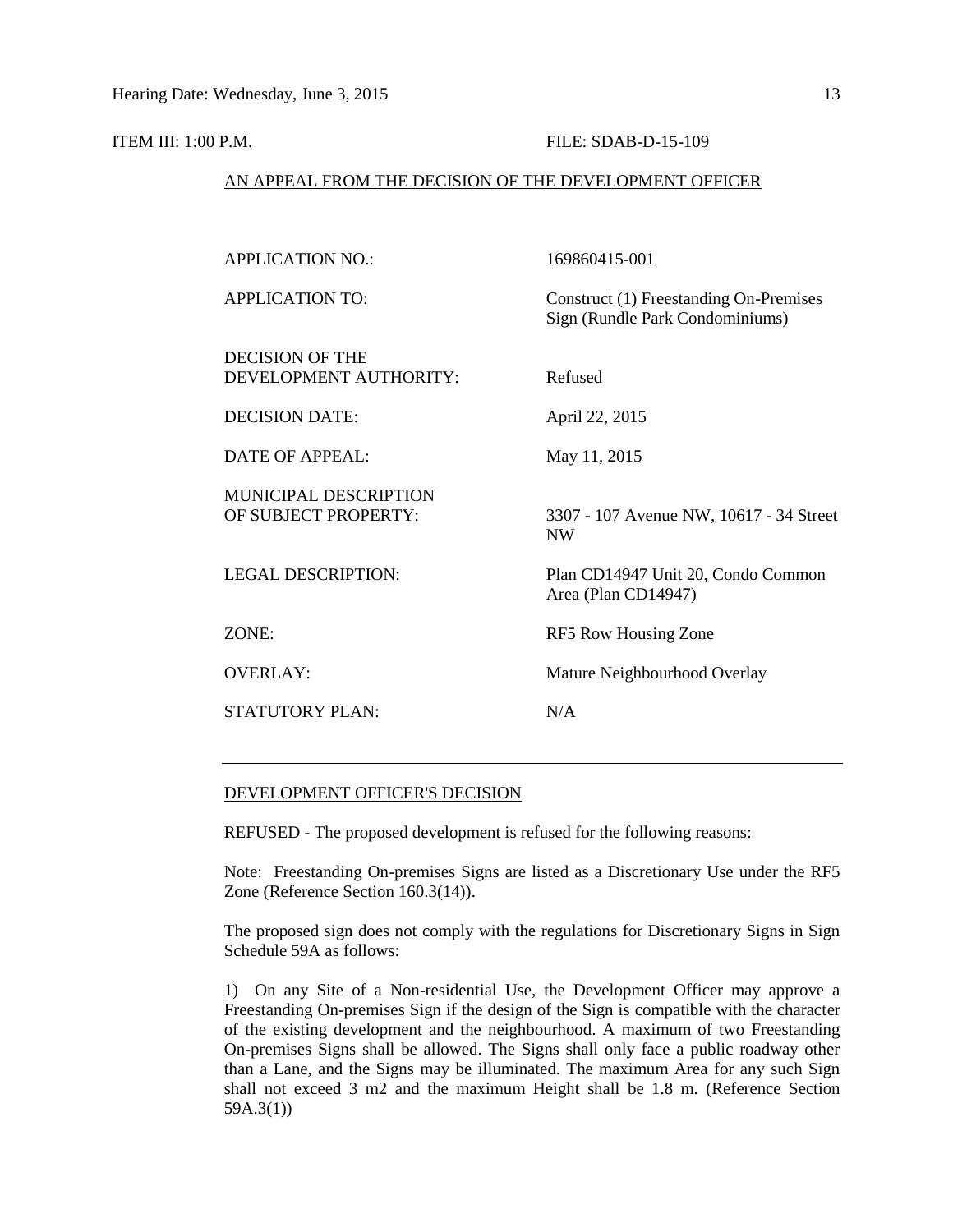Proposed: Site is a Residential Use Row Housing Zone (RF5)

2) In developing areas, three non-illuminated Temporary On-premises Signs shall be allowed for each entrance roadway. The Sign shall be located wholly within the boundary of the subdivision or neighbourhood that it identifies. The maximum duration of display for each Temporary On-premises Sign shall be 365 days. The maximum Height of the Sign shall be 3.0 m and the maximum Area shall be 5.0 m2. (Reference Section 59A.3(2))

Proposed: This proposed sign is not located in a developing area.

3) On a Site containing a show home or Residential Sales Centre, one Temporary Onpremises Sign shall be allowed. The maximum Area of this Sign shall not exceed 5.0 m2 and the maximum Height shall not exceed 3.0 m. (Reference Section 59A.3(3))

Proposed: This Site does not contain a show home or Residential Sales Centre.

4) On a Site containing a Religious Assembly, one Temporary On-premises Sign shall be allowed. The maximum Area of this Sign shall not exceed 5.0 m2 and the maximum Height shall not exceed 3.0 m. (Reference Section 59A.3(5))

Proposed: This Site does not contain a Religious Assembly.

5) In developing residential areas, Freestanding On-premises Signs for real estate purposes shall be allowed and are subject to the following regulations: (Reference Section 59A.3(6))

 - Freestanding On-premises Sign Development Permits may be approved for a period of up to 5 years;

 - Freestanding On-premises Signs may be illuminated but shall not have any flashing or running lights;

 - Freestanding On-premises Signs shall have a maximum Height of 4.0 m and a maximum Area of 12 m2,

 - Only one Sign shall be allowed for each approved Site and shall be located wholly within the boundary of the subdivision or neighbourhood that it identifies; and,

 - all proposed Freestanding On-premises Sign Sites shall be reviewed in context with the surrounding development, including consideration of: the architectural theme of the area; any historic designations; the requirements of any Statutory Plan; any streetscape improvements; and proximity to residential development. The Development Officer may require revisions to the application to mitigate the impact of a proposed On-premises Sign or may refuse a Development Permit that adversely impacts the surrounding development.

Proposed: The proposed Sign is not located in a developing residential area.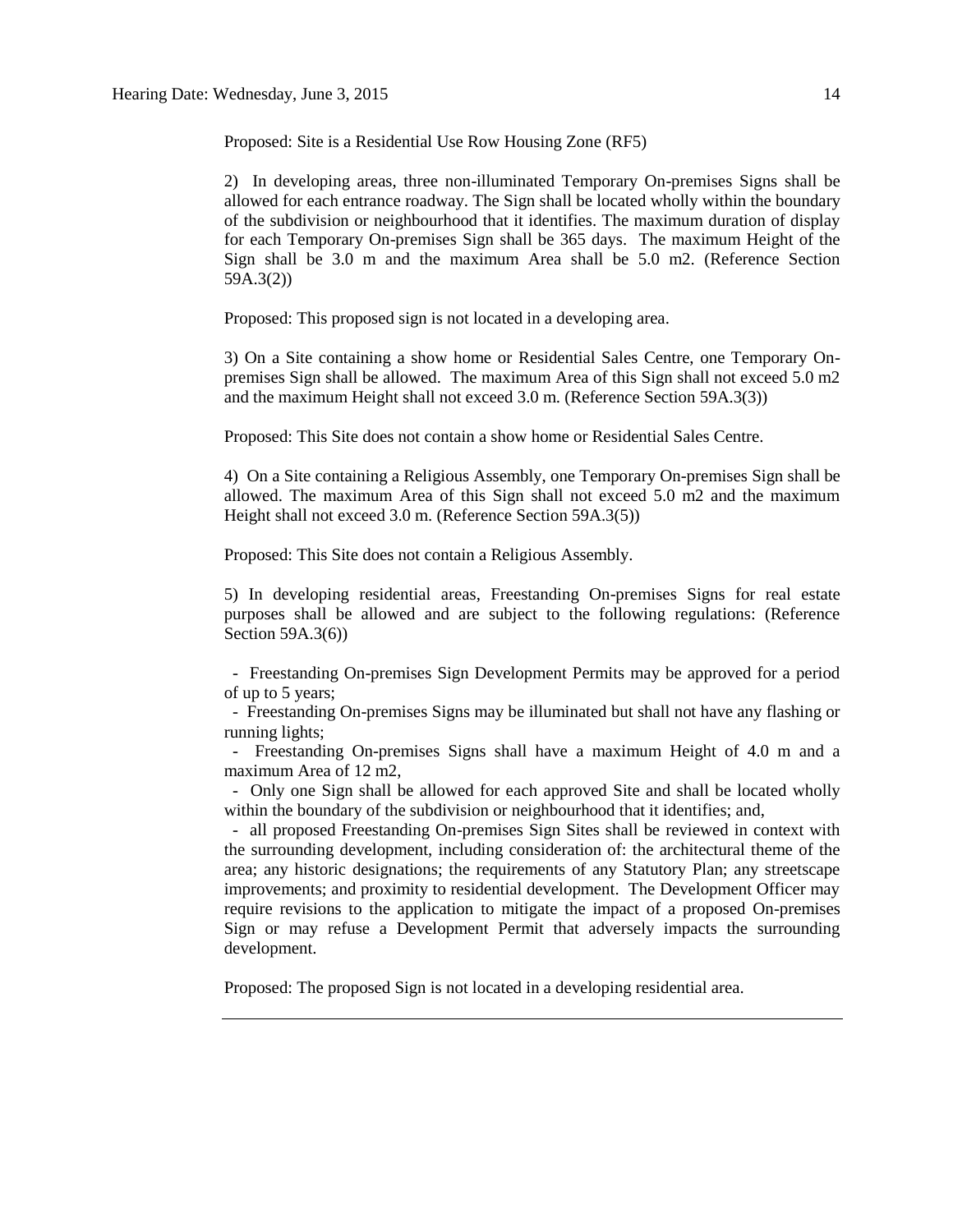#### APPELLANT'S SUBMISSION

I tried to find a picture with our previous signs but the only one I could find, was a blurry picture from our 2006 Reserve Fund Study. We previously had 2 signs identifying the property but in a wind storm (2009?) the signs were damaged and removed.

We have hired Hi-Signs to design a nice replacement sign, and install it for us. Other condo units around us have free standing signs, and we've previously had them - so we didn't anticipate an issue with our permit request.

Several times delivery companies, contractors and even emergency services have expressed issues with not having a sign to identify our complex. Just last year we hired Green drop to come and spray the grass around the condo complex, we gave them our onsite address and the name of the complex - but they still had trouble identifying our building and actually sprayed another complex across the way.

# SUBDIVISION AND DEVELOPMENT APPEAL BOARD OFFICER'S COMMENTS

Section 686(1)(a)(i) of the *Municipal Government Act* states "a development appeal to a subdivision and development appeal board is commenced by filing a notice of the appeal, containing reasons, with the board within 14 days….after the date on which the person is notified of the order or decision or the issuance of the development permit."

The decision of refusal by the Development Officer is dated April 22, 2015. Fourteen days from the decision date is May 6, 2015 and the Notice of Appeal was filed on May 11, 2015.

**It should be noted,** included in the Sustainable Development Department's POSSE system, under "Shared with SDAB", is a Canada Post Registered Mail Delivery, dated May 6, 2015 that confirms the notice of refusal was delivered on April 28, 2015. **A copy of the document is on file.**

**Freestanding On-premises Signs** is a Discretionary Use in the RF5 Row Housing Zone, Section 160.3(14).

Under Section 7.9(4), **Freestanding On-premises Signs** means any Sign supported independent of a building, displaying Copy that identifies or advertises a business, activity, service or product located on the premises or Site where the Sign is displayed.

The submitted Site Plan shows that the proposed Freestanding On-premises Sign is located 3.05 metres from the (west) lot line, and 3.05 metres from the (northwest) lot line. The plans show that the proposed Sign faces northwest at the intersection of 107 Avenue and 34 Street.

The plans show that the proposed Sign has a horizontal dimension of 1.98 metres, a vertical dimension of 0.91 metres, a height of 1.68 metres from Grade to the top of the Sign.

Section 160.4(18) states Signs shall comply with the regulations found in [Schedule 59A.](http://webdocs.edmonton.ca/InfraPlan/zoningbylaw/ZoningBylaw/Schedule/Schedule_59A.htm)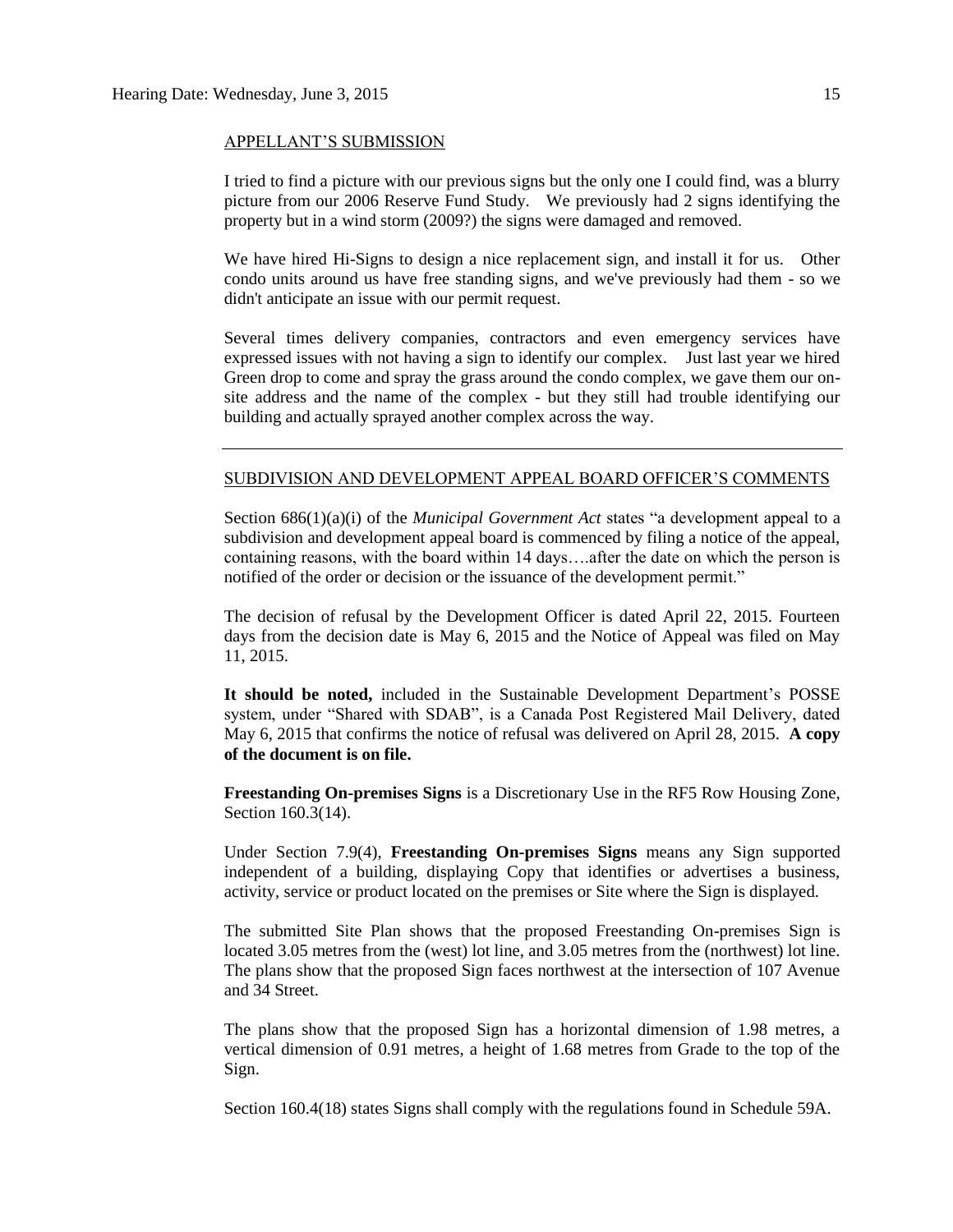Schedule 59A.3(1) states on any Site of a Non-residential Use, the Development Officer may approve a Freestanding On-premises Sign if the design of the Sign is compatible with the character of the existing development and the neighbourhood. A maximum of two Freestanding On-premises Signs shall be allowed. The Signs shall only face a public roadway other than a Lane, and the Signs may be illuminated. The maximum Area for any such Sign shall not exceed 3 square metres and the maximum Height shall be [1.8](javascript:void(0);) metres.

Schedule 59A.3(2) states in developing areas, three non-illuminated Temporary Onpremises Signs shall be allowed for each entrance roadway. The Sign shall be located wholly within the boundary of the subdivision or neighbourhood that it identifies. The maximum duration of display for each Temporary On-premises Sign shall be 365 days. The maximum Height of the Sign shall be [3.0 me](http://webdocs.edmonton.ca/InfraPlan/zoningbylaw/ZoningBylaw/Measurements/im3.htm)tres and the maximum Area shall be [5.0](javascript:void(0);)  [square](javascript:void(0);) metres.

Schedule 59A.3(3) states on a Site containing a show home or Residential Sales Centre, one Temporary On-premises Sign shall be allowed. The maximum Area of this Sign shall not exceed 5.0 square metres and the maximum Height shall not exceed [3.0 me](javascript:void(0);)tres.

Schedule 59A.3(5) states on a Site containing a Religious Assembly, one Temporary Onpremises Sign shall be allowed. The maximum Area of this Sign shall not exceed [5.0](javascript:void(0);) square metres and the maximum Height shall not exceed [3.0 me](javascript:void(0);)tres.

Schedule 59A.3(6) states in developing residential areas, Freestanding On-premises Signs for real estate purposes shall be allowed and are subject to the following regulations:

- a. Freestanding On-premises Sign Development Permits may be approved for a period of up to 5 years;
- b. Freestanding On-premises Signs may be illuminated but shall not have any flashing or running lights;
- c. Freestanding On-premises Signs shall have a maximum Height of 4.0 metres and a maximum Area of 12 square metres;
- d. Only one Sign shall be allowed for each approved Site and shall be located wholly within the boundary of the subdivision or neighbourhood that it identifies; and
- e. all proposed Freestanding On-premises Sign Sites shall be reviewed in context with the surrounding development, including consideration of: the architectural theme of the area; any historic designations; the requirements of any Statutory Plan; any streetscape improvements; and proximity to residential development. The Development Officer may require revisions to the application to mitigate the impact of a proposed On-premises Sign or may refuse a Development Permit that adversely impacts the surrounding development.

**The Development Officer determined that the proposed development does not meet the requirements of Schedule 59A.3(1), Schedule 59A.3(2), Schedule 59A.3(3), Schedule 59A.3(5) and Schedule 59A.3(6).**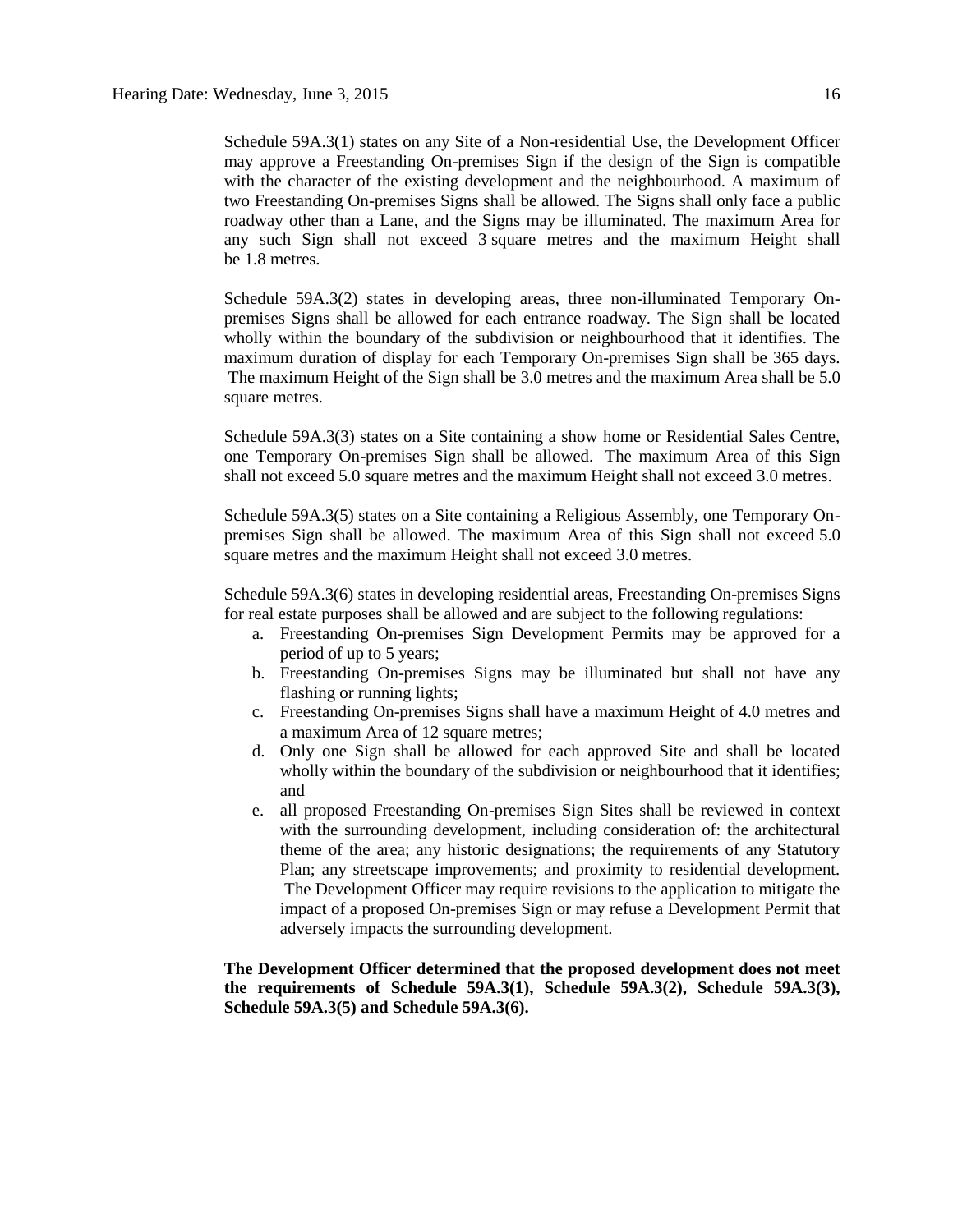Section 814.1 states the purpose of the Mature Neighbourhood Overlay is to ensure that new low density development in Edmonton's mature residential neighbourhoods is sensitive in scale to existing development, maintains the traditional character and pedestrian-friendly design of the streetscape, ensures privacy and sunlight penetration on adjacent properties and provides opportunity for discussion between applicants and neighbouring affected parties when a development proposes to vary the Overlay regulations.

Section 160.1 states the purpose of the RF5 Row Housing Zone is to provide for relatively low to medium density housing, generally referred to as Row Housing.

## NOTICE TO APPLICANT/APPELLANT

Provincial legislation requires that the Subdivision and Development Appeal Board issue its official decision in writing within fifteen days of the conclusion of the hearing. Bylaw No. 11136 requires that a verbal announcement of the Board's decision shall be made at the conclusion of the hearing of an appeal, but the verbal decision is not final nor binding on the Board until the decision has been given in writing in accordance with the Municipal Government Act.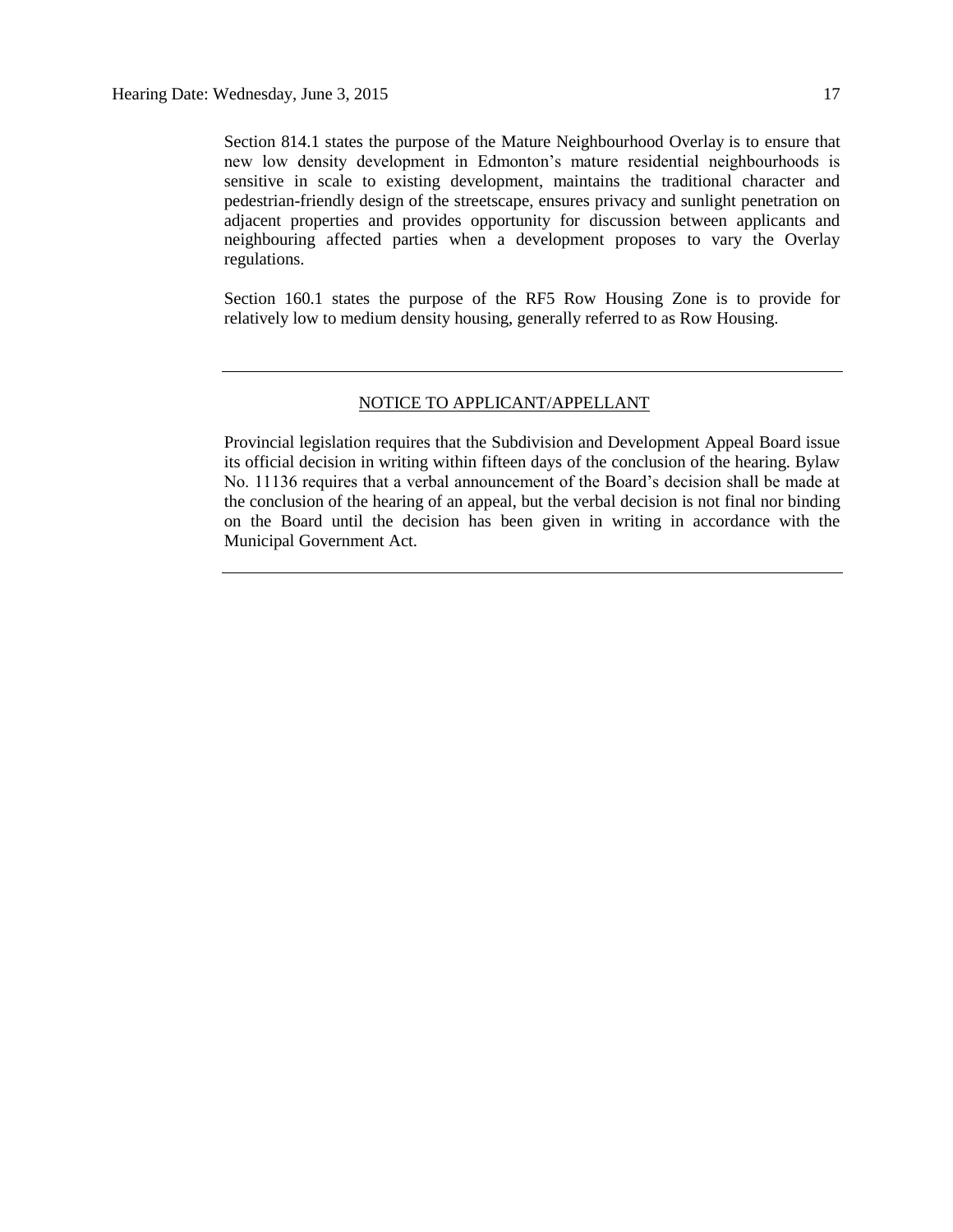